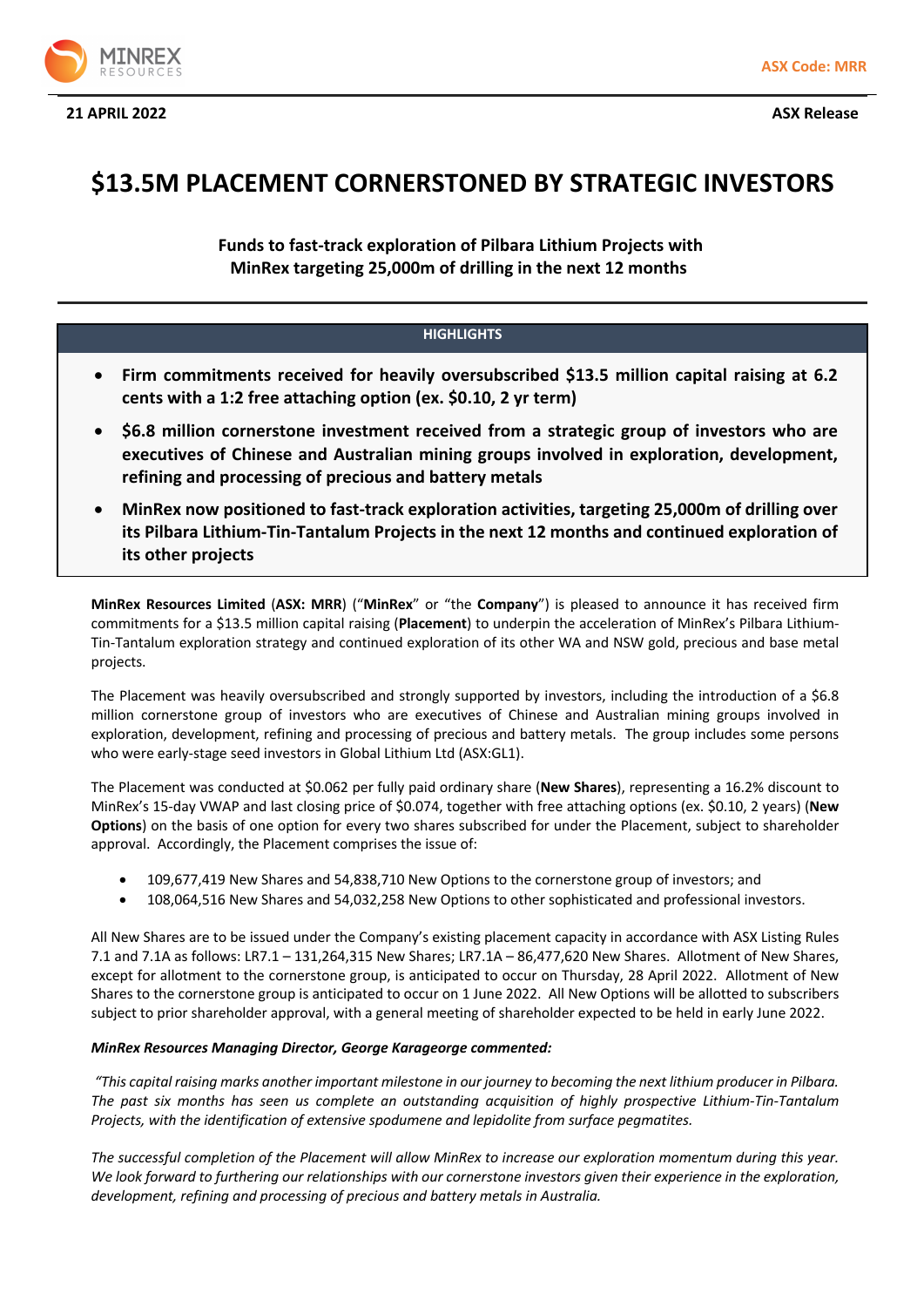

*Finally, I would like to acknowledge the support of all new and current shareholders, who have demonstrated such support by their commitment to subscribe for \$13.5 million under the Placement."*

Canaccord Genuity (Australia) Limited acted as the sole Lead Manager for the Placement. Capital raising fees of 6% on the proceeds raised under the Placement are payable to the Lead Manager, with 4% selling fees to be passed onto other brokers that participated. Ten (10) million New Options will also be issued to the Lead Manager (or its nominee), subject to shareholder approval.

A 6% introductory fee payable on subscriptions completed from cornerstone investors is also payable to Scott Li (or his nominee), to be settled by the issue of New Shares at the same price as under the Placement, subject to shareholder approval. If shareholder approval is not received within 3 months, then such fees are to be settled by MinRex in cash.

Funds raised from the Placement will be applied to exploration on MinRex's Pilbara Lithium Projects, continuation of exploration on existing WA and NSW gold, precious and base metal projects and for general working capital requirements.

#### **Pilbara Exploration Program**

MinRex has finalised its planned exploration program over its Pilbara Lithium Projects and plans to drill up to 25,000m within the next 12 months as follows:

- Drilling approvals already underway with 5x POW applications already registered.
- Ground proofing and drill pad construction to commence in May.
- RC drilling expected to commence over Tambourah North and Coondina Projects in June August 2022. RC program currently targeting 8,000m over outcropping spodumene bearing pegmatites.
- RC drilling expected to commence over Sisters and Shaw River Projects in August October 2022. RC program currently targeting 8,000m over outcropping spodumene bearing pegmatites.
- Additional geological mapping and rock chip sampling will be undertaken over Projects before drilling commences.
- Infill and resource extension RC drilling over delineated Lithium mineralised zones expected to commence October – December 2022, targeting 9,000m of RC drilling with a view to defining new Lithium deposits.
- Further extensional drilling to be planned once all 3D geological Models have been established for recommencement of RC drilling in early 2023.

This ASX announcement has been authorised for release by the Board of MinRex Resources Limited.

**-ENDS-**

**For further information, please contact:** George Karageorge

Managing Director MinRex Resources Limited T: +61 8 9481 0389 M: 0419 944 484 George.Karageorge@minrex.com.au info@minrex.com.au

## **About MinRex Resources Ltd**

MinRex Resources Limited (ASX: MRR) is an Australian based ASX-listed emergent battery metals explorer with Lithium-Tin-Tantalum Projects in the Pilbara (WA) in close proximity to world-class Lithium and Tantalum producers Pilbara Minerals, Mineral Resources, and Global Lithium. MinRex also has a highly prospective portfolio of Gold-Copper projects in the Mercherson and Pilbara Regions (WA) and Gold-Silver-Copper and other metals projects in the Lachlan Fold Belt (NSW). The Company's tenements package cover 1,000km2 of highly prospective ground targeting multi-commodities type deposits. The Company also currently has JORC 2012 Resources totalling 352,213 oz gold at its Sofala Project (NSW).